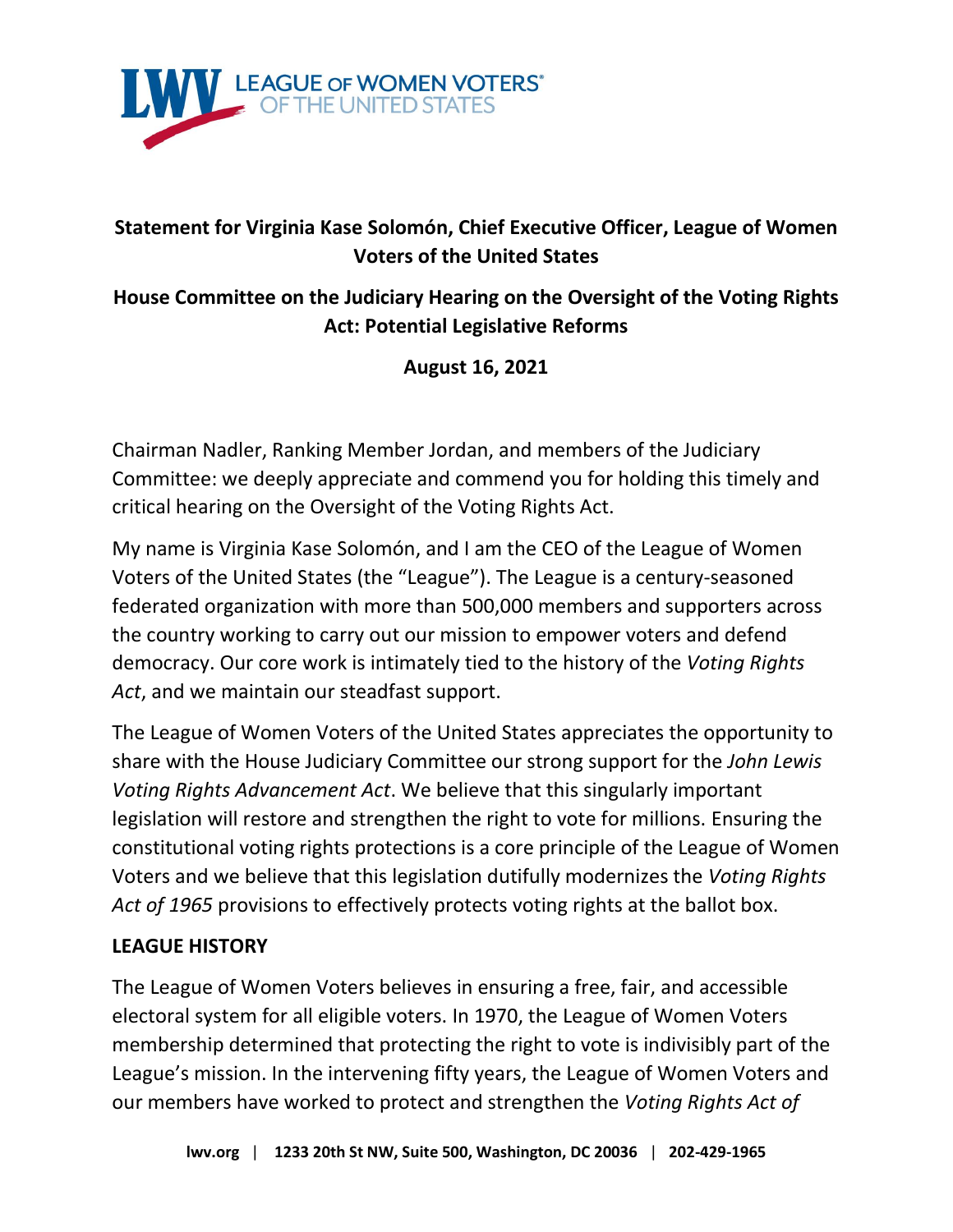

*1965* in Congress, in the courts, and in our communities. In 1982 and 2006, the League was a leader in the fight to strengthen the *Voting Rights Act* by extending its major provisions, and we have actively pursued litigation and advocacy in support of furthering the goals of the *Voting Rights Act* since that time.

# **IMPACT OF** *SHELBY COUNTY V. HOLDER*

In 2013, in the case of *Shelby County v. Holder,* the U.S. Supreme Court invalidated the section of the *Voting Rights Act* that required certain states and local governments to obtain federal approval before implementing any changes to their voting laws or practices if the states had a history of voting discrimination against racial, ethnic, and language minorities. The ruling also invalidated the formula that determined which jurisdictions fall under federal oversight.

The Court determined that "the VRA had too far of a lookback provision, and it is up to the legislature to modernize the VRA. Yet, in the prevailing years, Congress has been unsuccessful in updating these key provisions of the *Voting Rights Act*, meanwhile many states took advantage of the removal of federal oversight and passed legislation that makes voting even more difficult for Black and brown communities. Following the *Shelby* decision, more than 23 states passed legislation that disproportionately disenfranchised millions of minority voters.<sup>1</sup> And now, in the aftermath of the 2020 election, an election with record turnout and participation, more than 400 restrictive voting bills in 49 state legislatures were introduced<sup>2</sup>, underscoring the urgent need for federal voting rights reform and protection.

Our decades-long work serves as a backdrop to the deeply disturbing rollback in voting rights that has occurred since *Shelby*. In the last eight years, we have seen the process of voting become more challenging, especially for women, communities of color, and low-income individuals. In recent elections, voters have faced a variety of obstacles, from reduced polling places to long lines, last-minute changes and consolidation of polling locations, and strict voter identification

<sup>&</sup>lt;sup>1</sup> https://www.usccr.gov/pubs/2018/Minority\_Voting\_Access\_2018.pdf

<sup>2</sup> https://www.brennancenter.org/our-work/research-reports/voting-laws-roundup-july-2021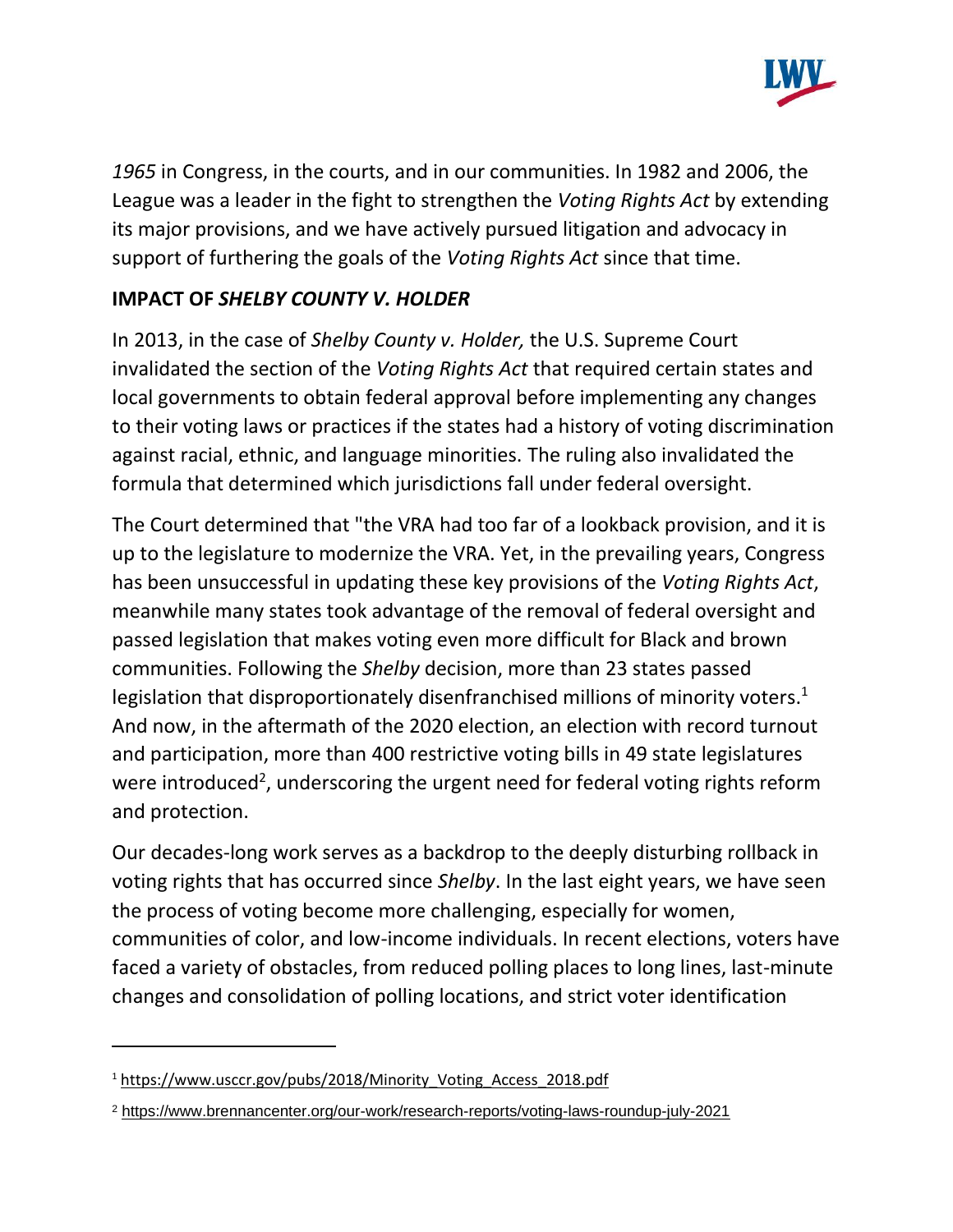

requirements to the removal of lawfully registered voters from the rolls, and voters having neither notice of their removal nor an adequate remedy to effectuate their ballot in time for an election. The tactics and attempts to strip voters of their constitutional rights were clear in the 2020 election, and only in the face of a deadly pandemic did states work to ease restrictions to voters in some states. Yet, there were many states that continued the assault on voting rights by refusing to find ways to make voting more accessible for voters.

### **2020 ELECTION**

We now know that the 2020 election included the highest voter turnout in history. Despite claims of voter fraud and a flurry of voter suppression laws, courts consistently found no fraud or election mishandling. Time and again, courts across the country in states including Arizona, Nevada, Pennsylvania, and Wisconsin found no fraud despite endless and often unsubstantiated claims by plaintiffs. Throughout 2020, LWVUS was part of over 70 federal lawsuits across 37 states to ensure voters had safe access to the ballot in this election and an opportunity to participate in the voting franchise.

We are grateful to our state and local Leagues, as well as more than 250 dedicated legal partners who helped us fight for increased voter access and participation to advance voting rights this year. In all, we protected approximately 25 million voters through our election-related litigation. This election cycle, our litigation covered important issues such as establishing or enhancing notice and cure processes for ballots flagged for rejection, waiving double witness requirements for mailed ballots, and expanding the absentee excuse to cover more voters. Taking a multi-dimensional approach, the League also worked to preserve in-person voting options for disabled voters as well as those voters who needed support, or otherwise wanted to vote in person. We did all of this to ensure that voters did not have to choose between exercising their constitutional right to vote and risking their health and safety during the pandemic. And we did it so that all voters, regardless or political affiliation, could develop the best voting plan for themselves and their families.

In a report issued in March 2021, the *Nonprofit Vote US Elections Project* reported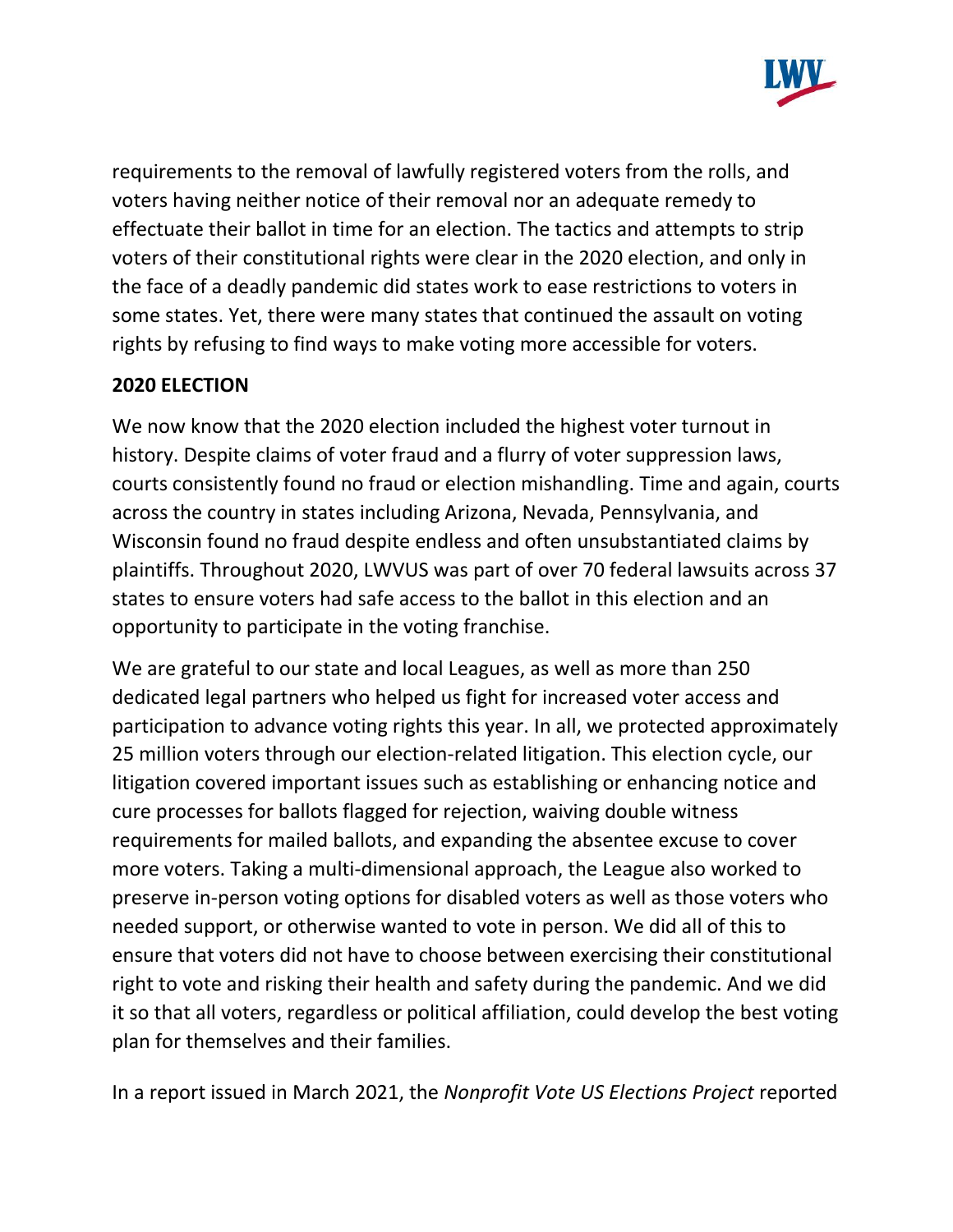

that the 2020 election set records for voter participation but there were differences between the states that supported voting rights and those that passed legislation to limit the rights of voters. The report noted that in 2020, national voter turnout was 67% of eligible voters, the highest in 120 years. The disparity between states was markedly greater with turnout in the top ten states 17% higher than the bottom ten states.

The ten top states that allow voters to register or update their registration when they vote, or both had the highest turnout. By contrast, eight of the bottom ten turnout states cut off voter registration four weeks before the election or required an excuse to use a mail ballot  $3$ .

Considering states' failure to ensure all voters could vote safely amid the coronavirus, the League sprang into action by initiating litigation in 26 states this year. The League's litigation was focused on a creating "hybrid elections," which maintained safe in-person voting options, expanded vote-by-mail, and required election officials to provide a notice and cure period to correct absentee or mailin ballot deficiencies. The chart below shows those differences:

<sup>3</sup><https://www.nonprofitvote.org/documents/2021/03/america-goes-polls-2020.pdf/>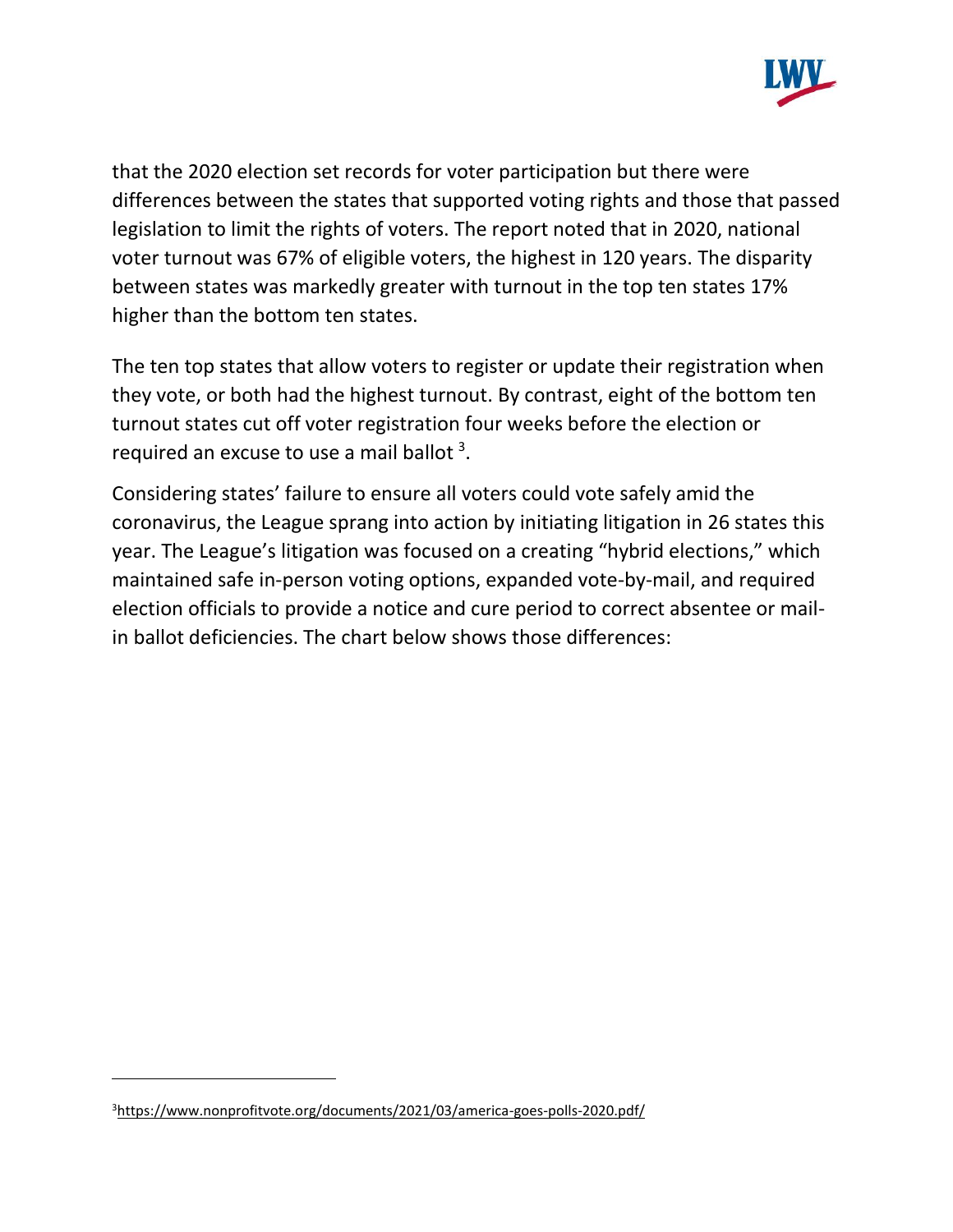



## **CENSUS, REDISTRICTING, AND VOTING RIGHTS**

#### REDISTRICTING

The *Voting Rights Act* has been at the center of much of the League's work on related issues. In 2019, the U.S. Supreme Court ruled 5-4 in *Rucho v. League of Women Voters of North Carolina* that no fair test exists for courts to determine when partisan gerrymandering has gone too far. Too often, states have complete autonomy for racial and partisan gerrymandering claims, where politicians choose their voters instead of voters choosing their representatives.

The League of Women Voters' response to the *Rucho* decision was to launch a nationwide effort to build power for fair redistricting processes. Through People Powered Fair Maps™, Leagues partnered with more than 1,000 organizations, coalitions, and groups and held more than 1,300 virtual and in-person events and forums this year to help build power for fair redistricting processes across the country. State Leagues have worked to make redistricting an open and fair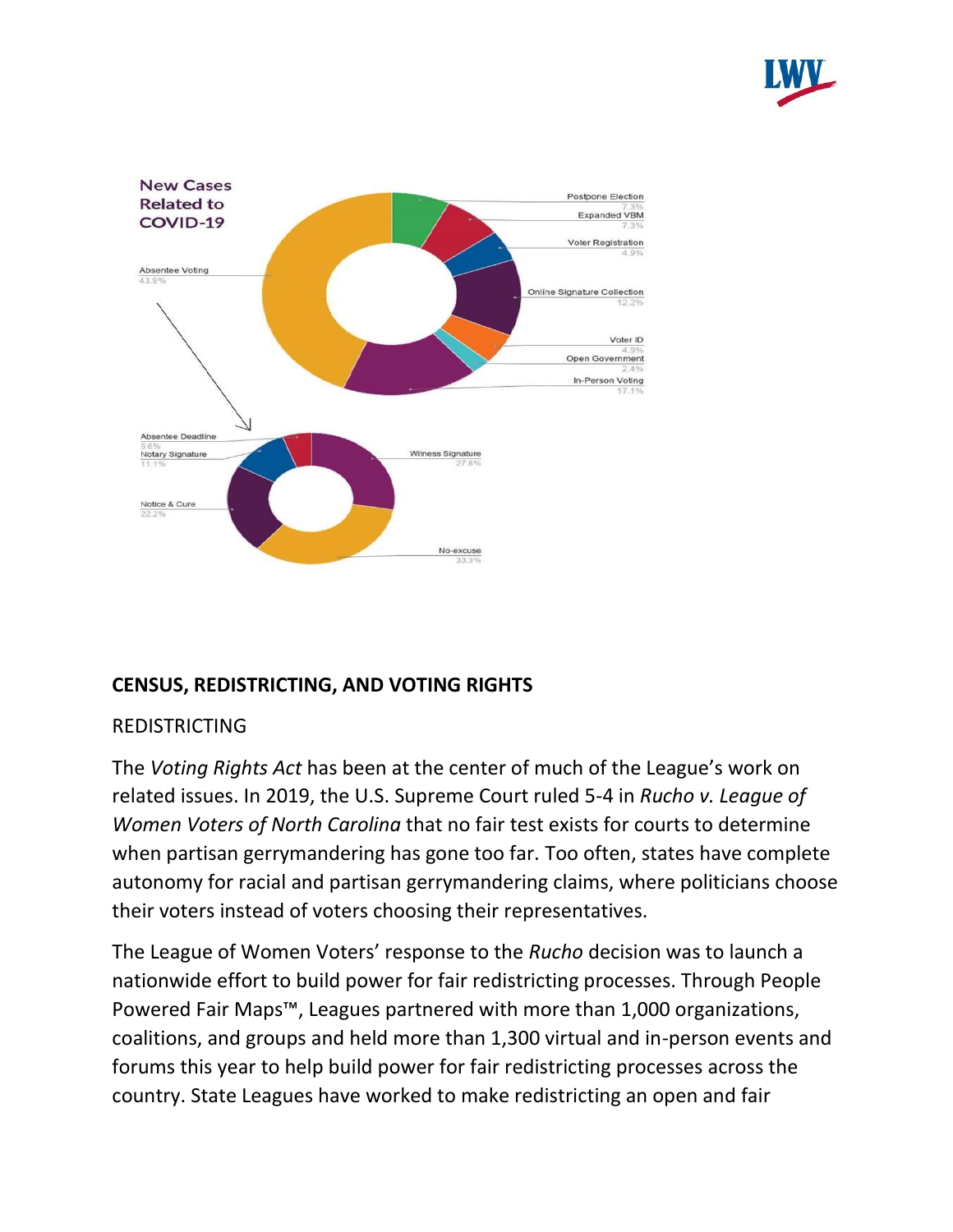

process, with a \$1 million investment in the program's first year. Leagues focused on building partnerships with impacted communities, organizing redistrictingrelated ballot initiatives, and implementing civic education and engagement efforts to prepare people to participate in the upcoming redistricting cycle.

The League helped to [defend and create fair redistricting processes on the ballot](https://www.lwv.org/blog/fair-maps-2020-ballot)  [in Missouri and Virginia,](https://www.lwv.org/blog/fair-maps-2020-ballot) which passed in Virginia and will pave the way for redistricting reform in 2021. We also fought hard to get redistricting on the ballot in Arkansas, Oklahoma, and Oregon — where the fight continues. Additionally, we hosted [Racism and Redistricting: How Unfair Maps Impact Communities of Color,](https://fb.watch/2a5CE1RoLy/) an event exploring how systemic racism impacts redistricting, with state leaders in some of the most gerrymandered states.

Congressional action on the *John Lewis Voting Advancement Act* is critical if we are to have voting rights protections in place in time as states begin the task of redistricting following the delivery of 2020 Census data this fall. We anticipate that racial gerrymandering maps will parade as partisan gerrymandering simply to keep these cases out of federal courts.

#### **CENSUS**

The 2020 Census officially launched April  $1 -$  just two weeks after the COVID-19 pandemic sent the country into a shutdown. The Census Bureau was forced to change its operating timeline as door-to-door counting was not in the best interest of public safety. The League was an official partner of the US Census Bureau during the 2020 Census. The League also [partnered with the Census](https://www.lwv.org/blog/covid-19-census-and-redistricting)  [Counts Campaign,](https://www.lwv.org/blog/covid-19-census-and-redistricting) which issued digital guidance for how to turn in-person Get Out the Count events into digital activities. The League also [filed a lawsuit to extend](https://www.lwv.org/newsroom/press-releases/civil-rights-groups-civic-organizations-and-local-governments-sue-protect)  [the timeline for the count.](https://www.lwv.org/newsroom/press-releases/civil-rights-groups-civic-organizations-and-local-governments-sue-protect) As a result of this litigation, the Census Bureau achieved 16 additional days to count until October 16. As the deadline to complete the census closed in October, the data processing continued.

Voting is a fundamental citizen right that must be guaranteed; all eligible voters, particularly those from traditionally underrepresented or underserved communities, including first-time voters, non-college youth, new citizens,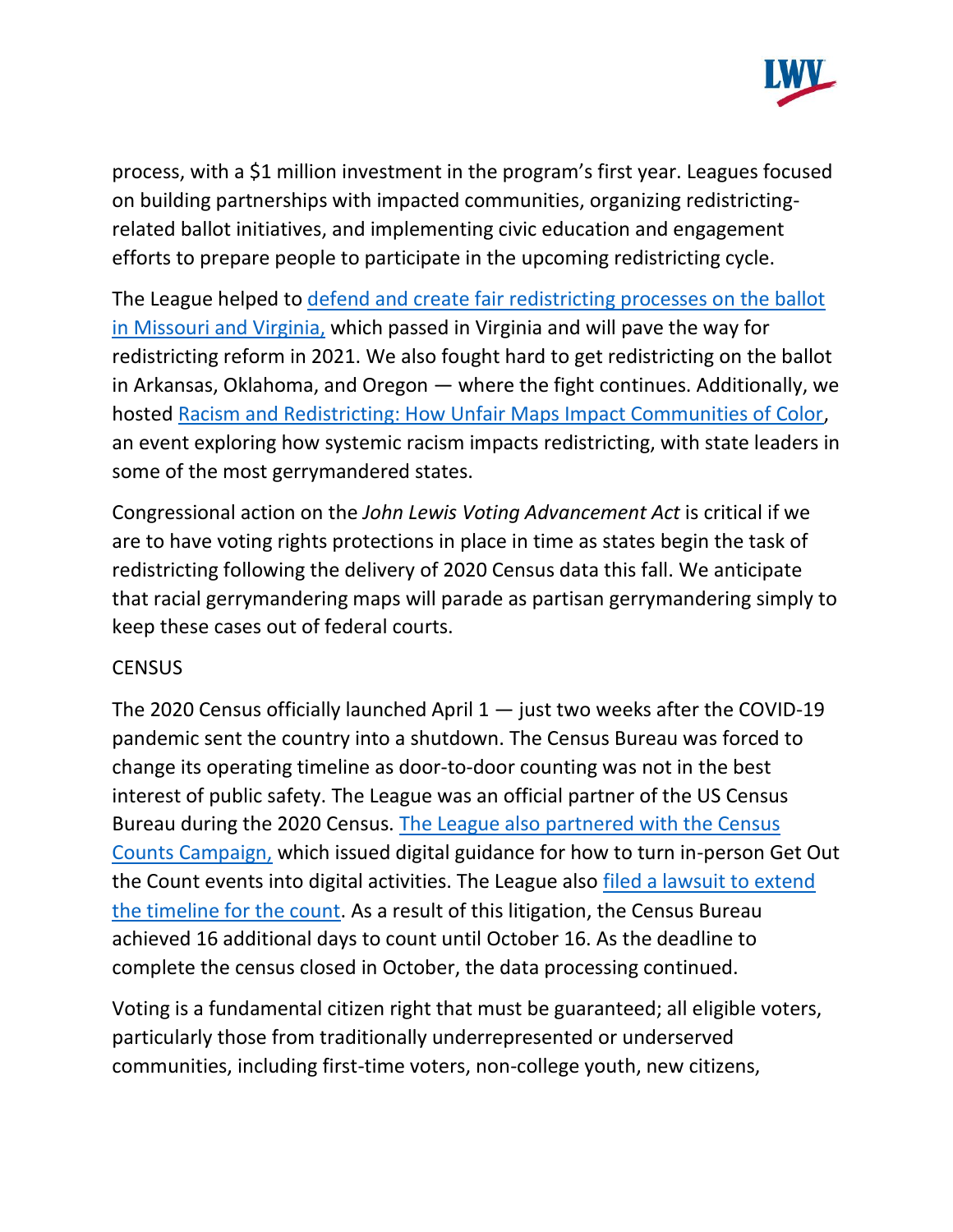

minorities, and low-income Americans – must have the opportunity and the information they need to exercise their right to vote.

Since the *Shelby* decision, Leagues across the country have provided testimony and evidence at hearings around the country held by U.S. House Committees collecting evidence of the continued discrimination that voters face. In 2019, Leagues participated in field hearings conducted by the Committee on House Administration's Subcommittee on Elections in Georgia, North Dakota, Ohio, Florida, Alabama, North Carolina, and Arizona. State Leagues and the LWVUS have been engaged in countering challenges to the right to vote in the courts and been successful in the majority of cases.

# **But we believe that it is time for the House and Senate to take the lead and set forth clear and unambiguous protections for voters' rights.**

### VOTING RIGHTS ADVANCEMENT ACT

The League believes that the *John Lewis Voting Rights Advancement Act* takes a giant step toward achieving that reform. The *Voting Rights Act* was created to ensure that every American has an equal right to vote. In response to the *Shelby* decision, the *John Lewis Voting Rights Advancement Act* (which is also affirmed by the *For the People Act*) appropriately considers the issues raised by the U.S. Supreme Court by adjusting the lookback period for pre-clearance and identifying updated factors to determine which jurisdictions would be subject to the Act. Restoring the *Voting Rights Act* will strengthen our elections by cutting back obstructive laws that have kept eligible voters from exercising their right at the ballot box. The legislation also modernizes the original protections of the *Voting Rights Act of 1965* to combat many of the new and recent discriminatory voting requirements that states have enacted that disproportionately prevent minorities, the elderly, and youth from voting.

The *John Lewis Voting Rights Advancement Act* allows federal courts to immediately halt questionable voting practices until a final ruling by a court is made. We believe this is crucial because when voting rights are at stake, prohibiting a discriminatory practice after the election has concluded is too late to truly protect voters' rights. It establishes a targeted process for reviewing voting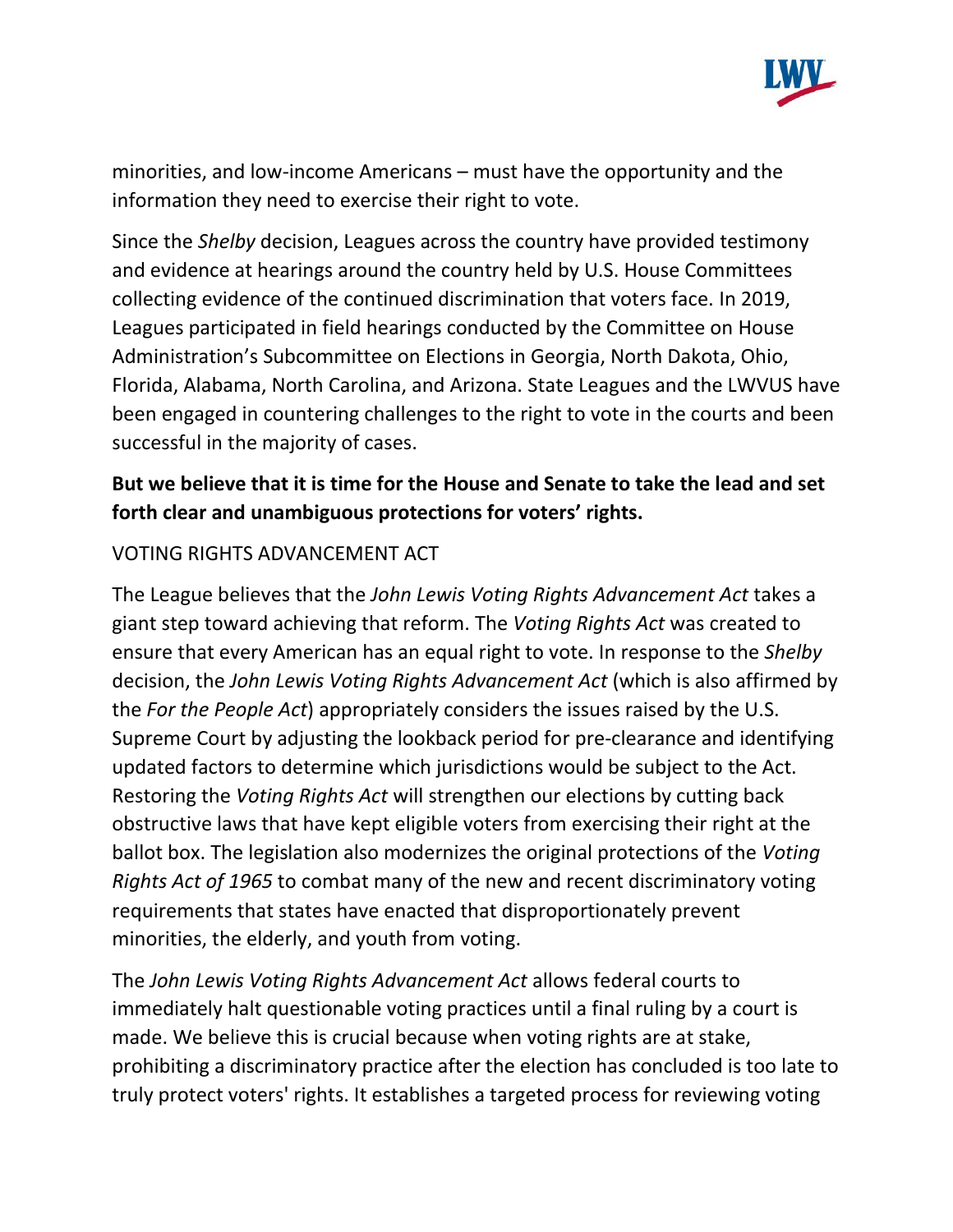

changes in jurisdictions nationwide, focused on measures that have historically been used to discriminate against voters. It increases transparency by requiring reasonable public notice for voting changes and allows the attorney general authority to request the presence of federal observers anywhere in the country where there is a serious threat of racial discrimination in voting.

### **CONCLUSION**

The League of Women Voters has worked to achieve "a democracy for the people, by the people, all the people," by registering voters, fighting unfair district maps in court, and advocating in Congress for fair election processes. The League is an organization fully committed to diversity, equity, and inclusion in principle and in practice. Diversity, equity, and inclusion are central to the organization's and the United States'—current and future success in engaging all individuals, households, communities, and policy makers in creating a more perfect democracy.

Despite our efforts, there have always been forces at play who wish to undermine our democracy and limit participation in our elections. Never before has this been more apparent. The time for reform is now, and the American people cannot wait for our democracy to fix itself.

We believe that the *John Lewis Voting Rights Advancement Act* will reverse this trend and fundamentally strengthen our democratic system with the restoration of the *Voting Rights Act*.

The *John Lewis Voting Rights Advancement Act*, along with HR1, the *For the People Act,* is the democracy reform legislation the American people want and deserve. Today, far too many people are turned off or turned away from the political process. This should not happen in the greatest country in the world. The provisions in this legislation will lead to greater trust in government and elected leaders by creating fairness, transparency, and accountability.

For over a century, the League of Women Voters has worked with Congress to protect the right of all citizens to vote. We look forward to doing so in 2021 with the passage of the *John Lewis Voting Rights Advancement Act*.